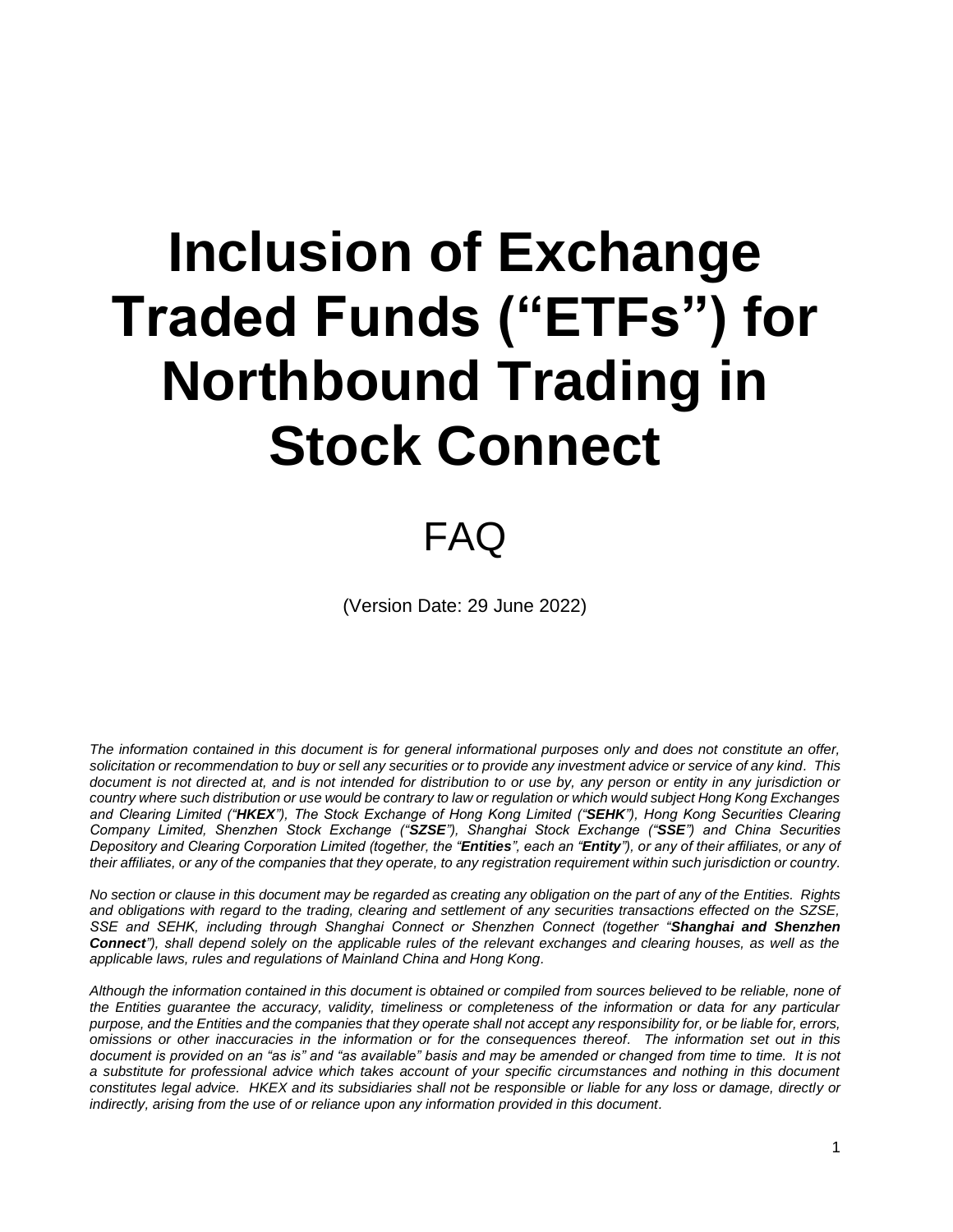# **Part 1: TRADING**

# **1.1 When will ETFs be included for Northbound trading in Stock Connect?**

Eligible SSE-listed and SZSE-listed ETFs will be included as eligible securities for Northbound trading under Stock Connect effective from 4 July 2022. Relevant information can be found on the HKEX website<sup>1</sup>.

#### **1.2 Will trading of ETFs under Shanghai Connect and Shenzhen Connect be open to all investors?**

After inclusion of ETFs for Northbound trading in Stock Connect, trading of eligible SSE-listed ETFs under Shanghai Connect and trading of eligible SZSE-listed ETFs under Shenzhen Connect will be open to all Hong Kong and overseas investors including institutional and individual investors.

# <span id="page-1-0"></span>**1.3 Will all SSE-listed and SZSE-listed ETFs be eligible for trading through Shanghai Connect and Shenzhen Connect?**

Hong Kong and overseas investors will be able to trade eligible SSE-listed and SZSE-listed ETFs after inclusion of ETFs for Northbound trading in Stock Connect. ETFs listed on SSE/SZSE that satisfy all of the following criteria at any regular review will be accepted as eligible ETFs:

- 1. The ETF must be traded in RMB and have a daily average Assets Under Management ("AUM") in the last six months of no less than RMB 1.5 billion;
- 2. The ETF must be listed for no less than six months;
- 3. The benchmark index must be launched for no less than one year;
- 4. The total weighting of SSE-listed and SZSE-listed A shares in benchmark index must not be less than 90% and the total weighting of Stock Connect Northbound eligible constituents in the benchmark index must not be less than 80%; and
- 5. The benchmark index or the index methodology of the benchmark index must fulfil either of the below criteria:
	- (a) Applicable to broad-based indices<sup>2</sup>:

 $\overline{a}$ *<sup>1</sup> [https://www.hkex.com.hk/Mutual-Market/Stock-Connect/Reference-Materials/Inclusion-of-ETFs-in-Stock-](https://www.hkex.com.hk/Mutual-Market/Stock-Connect/Reference-Materials/Inclusion-of-ETFs-in-Stock-Connect?sc_lang=en)[Connect?sc\\_lang=en](https://www.hkex.com.hk/Mutual-Market/Stock-Connect/Reference-Materials/Inclusion-of-ETFs-in-Stock-Connect?sc_lang=en)*

*<sup>2</sup> Broad-based index refers to an index whose constituent selection is not limited to a specific industry or investment theme but reflects the performance of a certain market or a certain size of stocks.*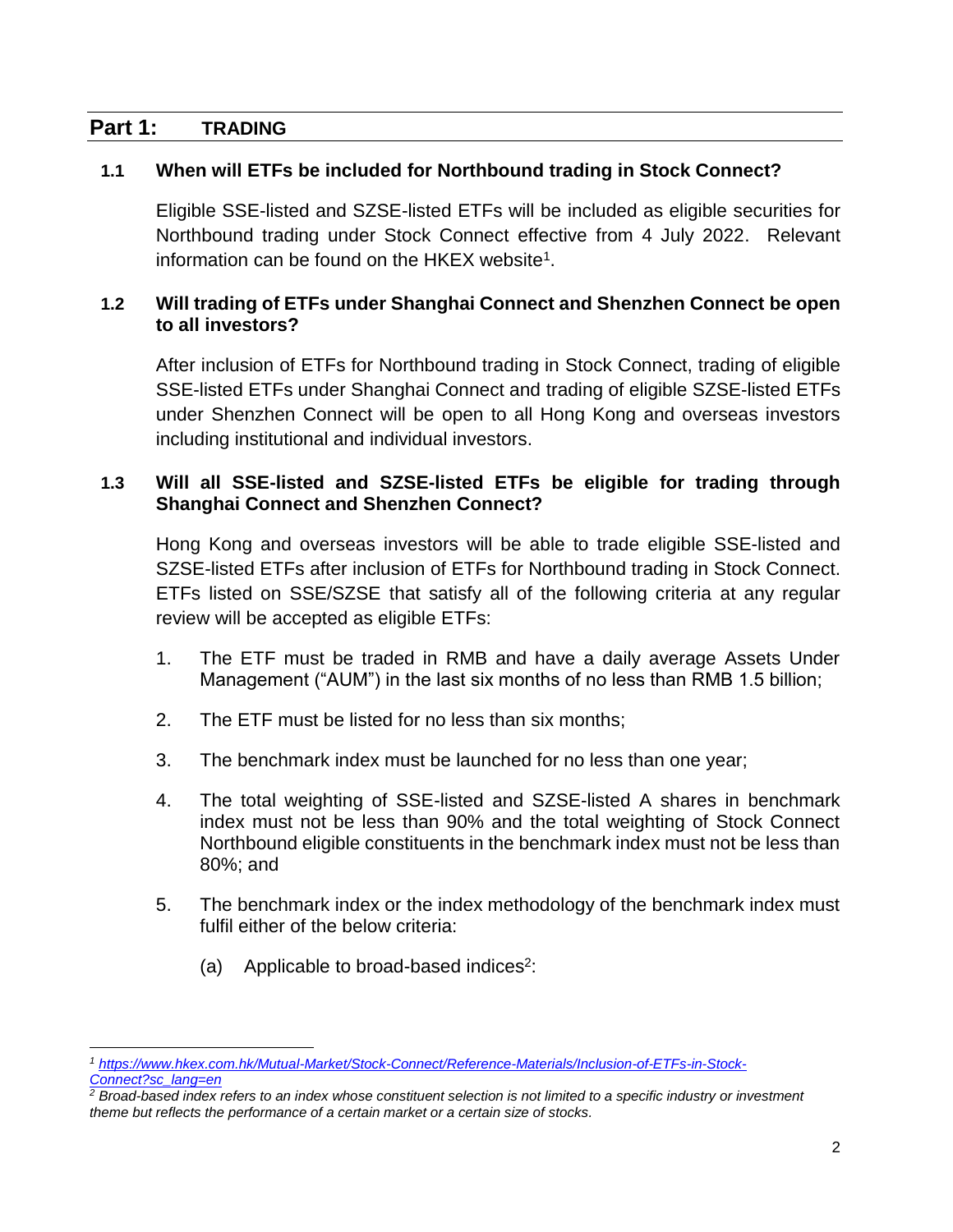- A constituent stock must not be more than 30% of the index's weighting.
- (b) Applicable to non-broad-based indices:
	- The number of index constituent stocks must not be less than 30;
	- A constituent must not be more than 15% of the index's weighting and the total weighting of the top five weighted constituents must not be more than 60%; and
	- The constituent stocks comprising no less than 90% of the index's weighting must be the top 80% shares by Average Daily Turnover ("ADT") ranking in the relevant stock exchange in the past 12 months.

The full lists of SSE securities and SZSE securities eligible for Northbound trading will be published on the HKEX website<sup>3</sup> and will be updated from time to time.

# **1.4 Could SSE-listed and SZSE-listed ETFs become sell-only securities?**

Eligible ETFs that subsequently meet any of the following criteria upon regular review will be designated as sell-only securities and will be restricted from buying:

- 1. The ETF's daily average AUM in the last six months falls under RMB 1 billion;
- 2. The total weighting of SSE-listed and SZSE-listed A shares in benchmark index falls under 85% or the total weighting of Stock Connect Northbound eligible constituents in the benchmark index falls under 70%; or
- 3. The benchmark index and the index methodology of the benchmark index fulfil either of the below criteria:
	- (a) Applicable to broad-based indices:
		- A constituent stock exceeds 30% of the index's weighting.
	- (b) Applicable to non-broad-based indices:
		- The number of index constituent stocks falls under 30;
		- A constituent exceeds 15% of the index's weighting or the total weighting of the top five weighted constituents exceeds 60%; or

 $\overline{a}$ *<sup>3</sup> All eligible securities[: https://www.hkex.com.hk/Mutual-Market/Stock-Connect/Eligible-Stocks/View-All-Eligible-](https://www.hkex.com.hk/Mutual-Market/Stock-Connect/Eligible-Stocks/View-All-Eligible-Securities?sc_lang=en)[Securities?sc\\_lang=en](https://www.hkex.com.hk/Mutual-Market/Stock-Connect/Eligible-Stocks/View-All-Eligible-Securities?sc_lang=en)*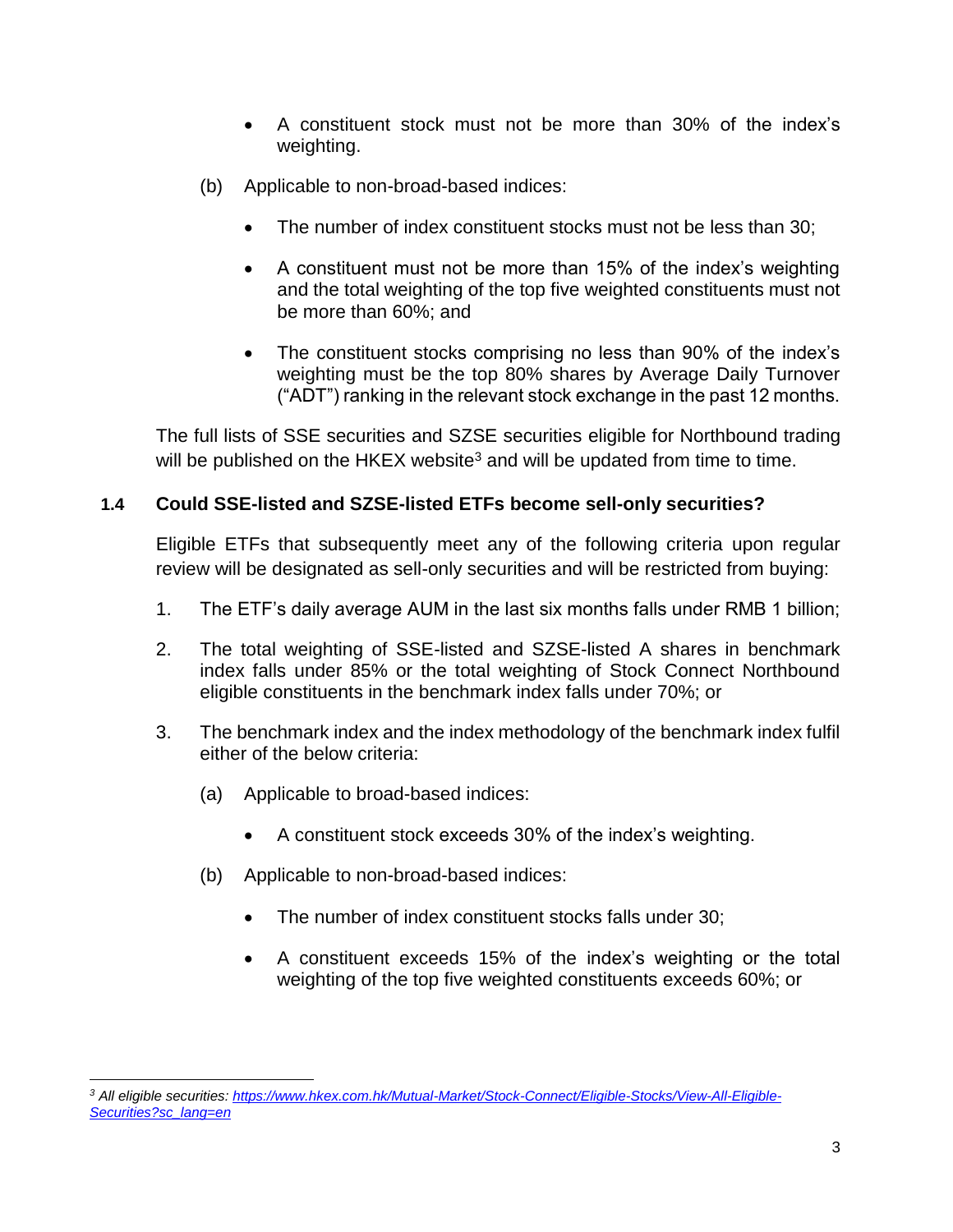• The constituent stocks which are the top 80% shares by ADT ranking in the relevant stock exchange in the past 12 months falls under 90% of the index's weighting.

The lists of SSE and SZSE sell-only securities will be published on the HKEX website<sup>4</sup> and will be updated from time to time.

# **1.5 How are ETFs reviewed to determine if they are eligible for Northbound trading?**

The ETFs to be included for Northbound trading in Stock Connect are reviewed at the predetermined data cut-off dates - including the first predetermined data cut-off date at the launch and the subsequent regular review data cut-off dates.

The data cut-off date for determining the ETFs eligible for Northbound trading at the launch will be announced in due course. SSE-listed and SZSE-listed ETFs will be reviewed based on the relevant data as of such date and ETFs which fulfill all the eligibility criteria (as listed in [Q1.3\)](#page-1-0) will be included in the eligible ETF lists for Northbound trading upon launch.

Regular reviews will be performed to determine the eligible ETFs for Northbound trading every six months. SSE-listed and SZSE-listed ETFs will be included and excluded as ETFs eligible for Northbound trading based on the relevant data as of the regular review data cut-off dates  $-$  being the first trading day following the  $2<sup>nd</sup>$ Friday of each of June and December annually.

The lists of ETFs eligible for Northbound trading will be published on the fourth Friday after the data cut-off dates after completion of the regular review, or the preceding Hong Kong Securities Market trading day if it is not a Hong Kong Securities Market trading day. Such lists of ETFs eligible for Northbound trading will become effective on the second Monday after the publication of the lists, or the next CSC trading day if it is not a CSC trading day.

For the latest lists of ETFs eligible for Northbound trading, the changes to it and the corresponding effective date, it can be found on the HKEX website<sup>5</sup>.

#### **1.6 How can investors know whether a security eligible for Northbound trading under Stock Connect is an A share or ETF?**

Investors can refer to the lists at SSE website and SZSE websites below (in Chinese) for the categorization.

SSE stocks:<http://www.sse.com.cn/assortment/stock/list/share/>

 $\overline{a}$ *<sup>4</sup> [https://www.hkex.com.hk/Mutual-Market/Stock-Connect/Eligible-Stocks/View-All-Eligible-Securities?sc\\_lang=en](https://www.hkex.com.hk/Mutual-Market/Stock-Connect/Eligible-Stocks/View-All-Eligible-Securities?sc_lang=en)*

*<sup>5</sup> [https://www.hkex.com.hk/Mutual-Market/Stock-Connect/Eligible-Stocks/View-All-Eligible-Securities?sc\\_lang=en](https://www.hkex.com.hk/Mutual-Market/Stock-Connect/Eligible-Stocks/View-All-Eligible-Securities?sc_lang=en)*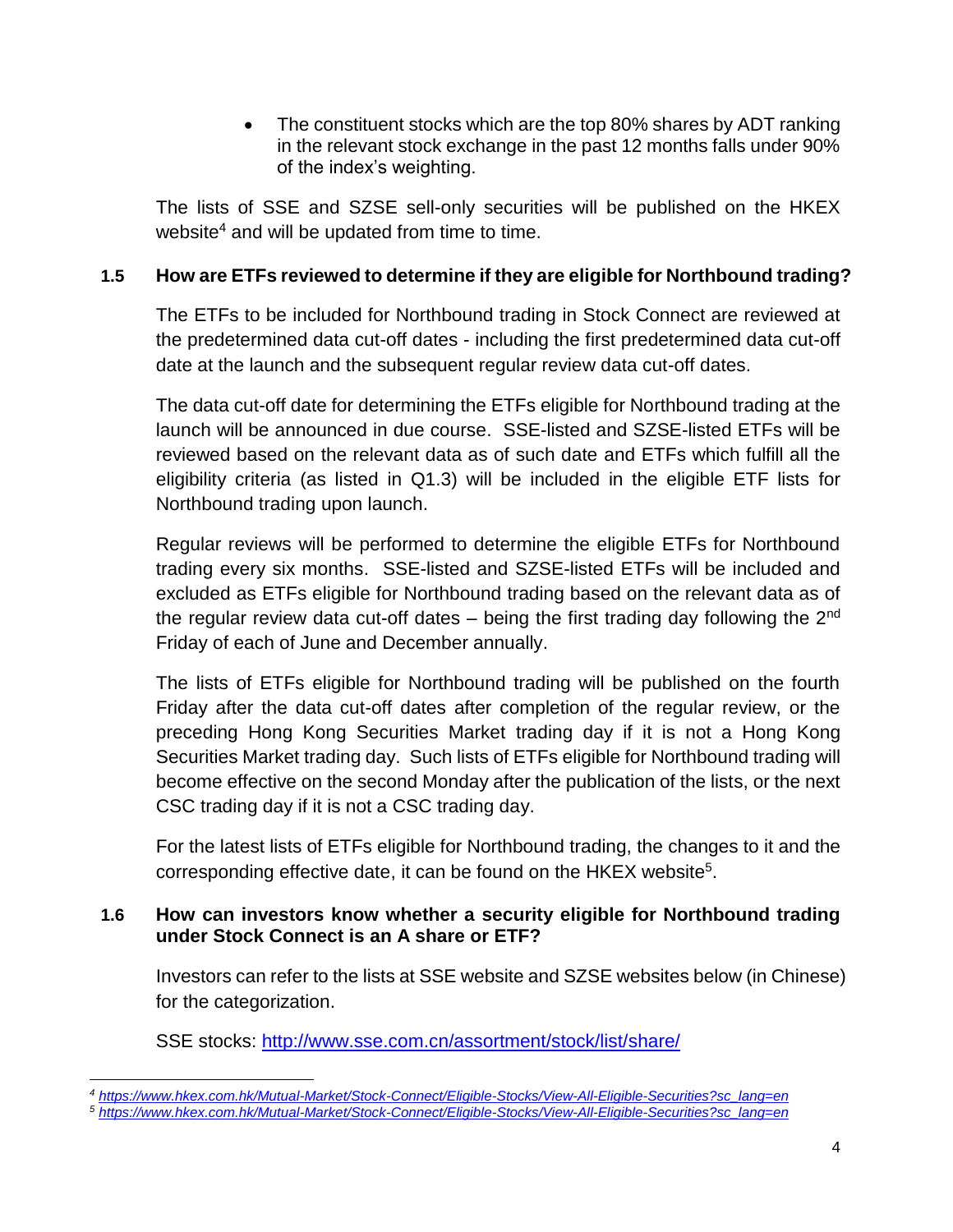SSE ETFs:<http://www.sse.com.cn/assortment/fund/list/> SZSE stocks:<http://www.szse.cn/market/product/stock/list/index.html> SZSE ETFs:<http://www.szse.cn/market/product/list/etfList/index.html>

For China Connect Securities eligible for Northbound trading under Stock Connect, Investors can refer to the lists on the HKEX website<sup>6</sup>.

# **1.7 When SSE-listed and SZSE-listed ETFs are to be delisted, are they all subject to Delisting Arrangement Period (**退市整理期**)?**

Referring to Stock Connect FAQ<sup>7</sup> Q1.4.3, SSE and SZSE implemented an updated delisting regime on 31 December 2020, under which no Delisting Arrangement Period will be imposed on the SSE/SZSE Securities which are to be delisted under compulsory delisting in the trading category (交易類強制退市), which means a stock will be delisted as soon as the relevant compulsory delisting criteria have been met. Stocks to be delisted under compulsory delisting due to other circumstances will still be subject to Delisting Arrangement Period of 15 trading days.

However, there will be no Delisting Arrangement Period for ETFs eligible for Northbound trading under Stock Connect. If an eligible ETF is delisted from SSE or SZSE, the ETF will be excluded as China Connect securities and removed from the eligible list, from the date when the ETF is terminated from listing, i.e. further buy or sell orders of the delisted ETFs will not be accepted. Fund managers will liquidate assets for delisted ETFs and distribute the cash proceeds from liquidation via HKSCC to investors who still hold units of such ETF, according to the principles set out in the Law of the People's Republic of China on Securities Investment Funds ( $\rm \dot{P}$ 華人民共和國證券投資基金法) 8 .

# **1.8 Will there be any quota for trading ETFs under Shanghai Connect and Shenzhen Connect?**

Trading under Shanghai Connect and Shenzhen Connect is subject to a Daily Quota. The same Northbound Daily Quota will be shared among A shares and ETFs that are included for Northbound trading in Stock Connect.

The Northbound Daily Quota is set at RMB 52 billion for each of Shanghai Connect and Shenzhen Connect and the Southbound Daily Quota is set at RMB 42 billion for each of Shanghai Connect and Shenzhen Connect.

 $\overline{a}$ *<sup>6</sup> [https://www.hkex.com.hk/Mutual-Market/Stock-Connect/Eligible-Stocks/View-All-Eligible-Securities?sc\\_lang=en](https://www.hkex.com.hk/Mutual-Market/Stock-Connect/Eligible-Stocks/View-All-Eligible-Securities?sc_lang=en)*

*<sup>7</sup> [https://www.hkex.com.hk/-/media/HKEX-Market/Mutual-Market/Stock-Connect/Getting-Started/Information-Booklet-and-](https://www.hkex.com.hk/-/media/HKEX-Market/Mutual-Market/Stock-Connect/Getting-Started/Information-Booklet-and-FAQ/FAQ/FAQ_En.pdf)[FAQ/FAQ/FAQ\\_En.pdf](https://www.hkex.com.hk/-/media/HKEX-Market/Mutual-Market/Stock-Connect/Getting-Started/Information-Booklet-and-FAQ/FAQ/FAQ_En.pdf)*

*<sup>8</sup> http://www.gov.cn/flfg/2012-12/28/content\_2305569.htm*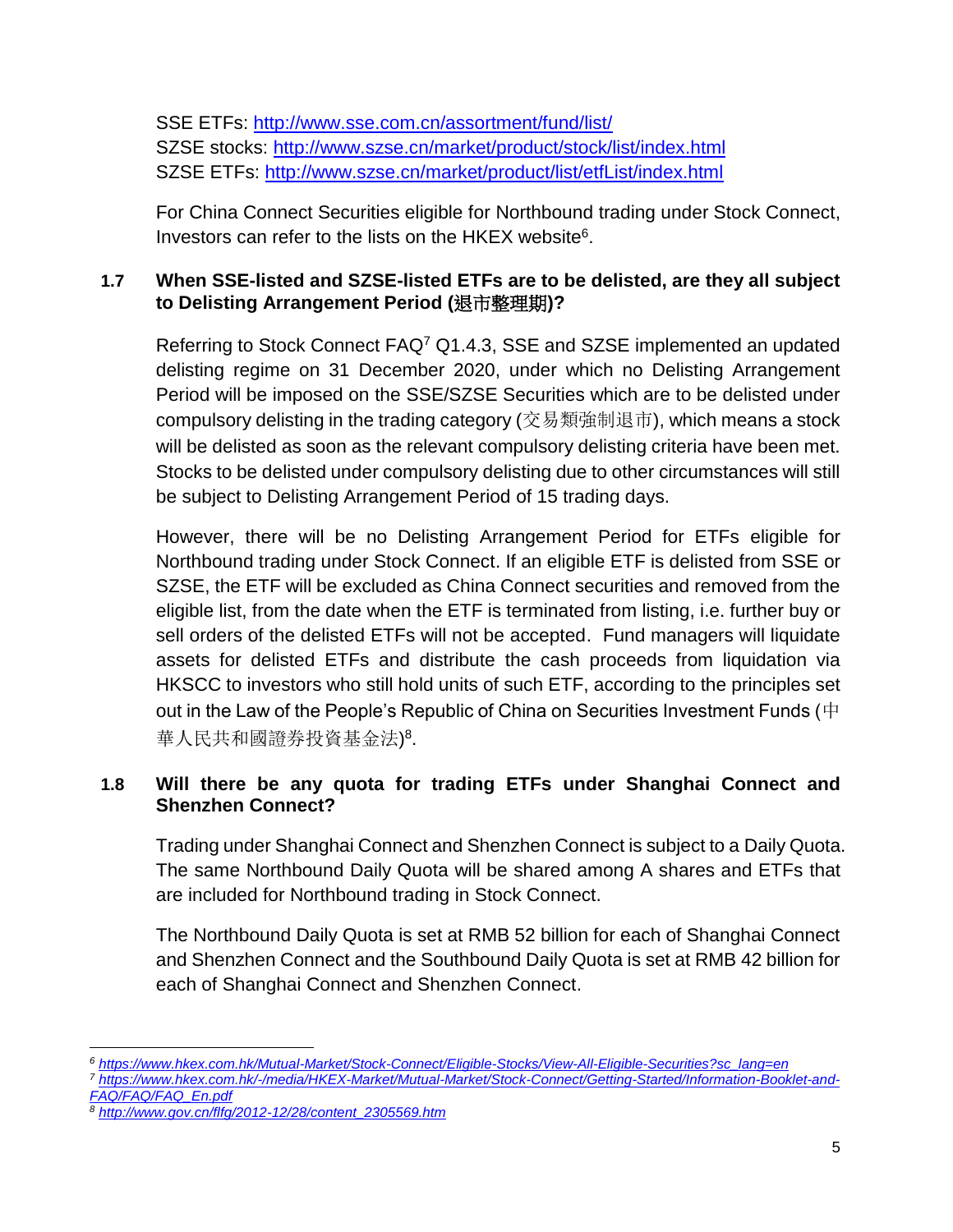The Daily Quota is applied on a "net buy" basis. Under that principle, investors are always allowed to sell their cross-boundary securities or input order cancellation requests regardless of the quota balance.

For the details of how the daily quota works, please refer to Stock Connect FAQ Q1.8.

#### **1.9 Is margin trading allowed for ETFs for Northbound trading? What will be the prescribed thresholds that SSE and SZSE may suspend or resume margin trading activities in specific ETFs for Northbound trading?**

Arrangements for margin trading in ETFs eligible for Northbound trading are the same as those set out in Stock Connect FAQ Q1.16 to Q1.17 in respect of eligible A shares. Subject to conditions as set out in Stock Connect FAQ Q1.16 and the prescribed thresholds set by SSE and SZSE as below, margin trading in ETFs eligible for Northbound trading may be conducted by a China Connect Exchange Participants ("CCEP").

Based on the current requirements on margin trading of SSE and of SZSE, each of SSE and SZSE will suspend further margin trading in an ETF eligible for margin trading on its market after both of the balance of margin trading and the market value of the collaterals in the margin account reaches 75% of the ETF's listed and tradable market capitalisation. When any one of the percentages drops below 70%, SSE/SZSE will allow margin trading to resume. For details, Exchange Participants ("EPs") may refer to SSE's and SZSE's rules at <http://www.sse.com.cn/lawandrules/sselawsrules/trade/specific/margin/>(in respect of the SSE market) and <http://www.szse.cn/lawrules/rule/trade/business/margin/index.html> (in respect of the SZSE market).

# **1.10 Will Securities Borrowing and Lending ("SBL") be allowed for ETFs eligible for Northbound trading?**

SBL arrangements for ETFs eligible for Northbound trading under Stock Connect follow the same arrangements as those for SBL of eligible A shares as set out in Stock Connect FAQ Q1.18 to Q1.20.

# **1.11 Will short selling be allowed for ETFs eligible for Northbound trading? What are the trading arrangement on short selling for ETFs eligible for Northbound trading?**

Naked short selling of eligible ETFs is prohibited for Northbound trading. The arrangements for covered short selling of ETFs eligible for Northbound trading are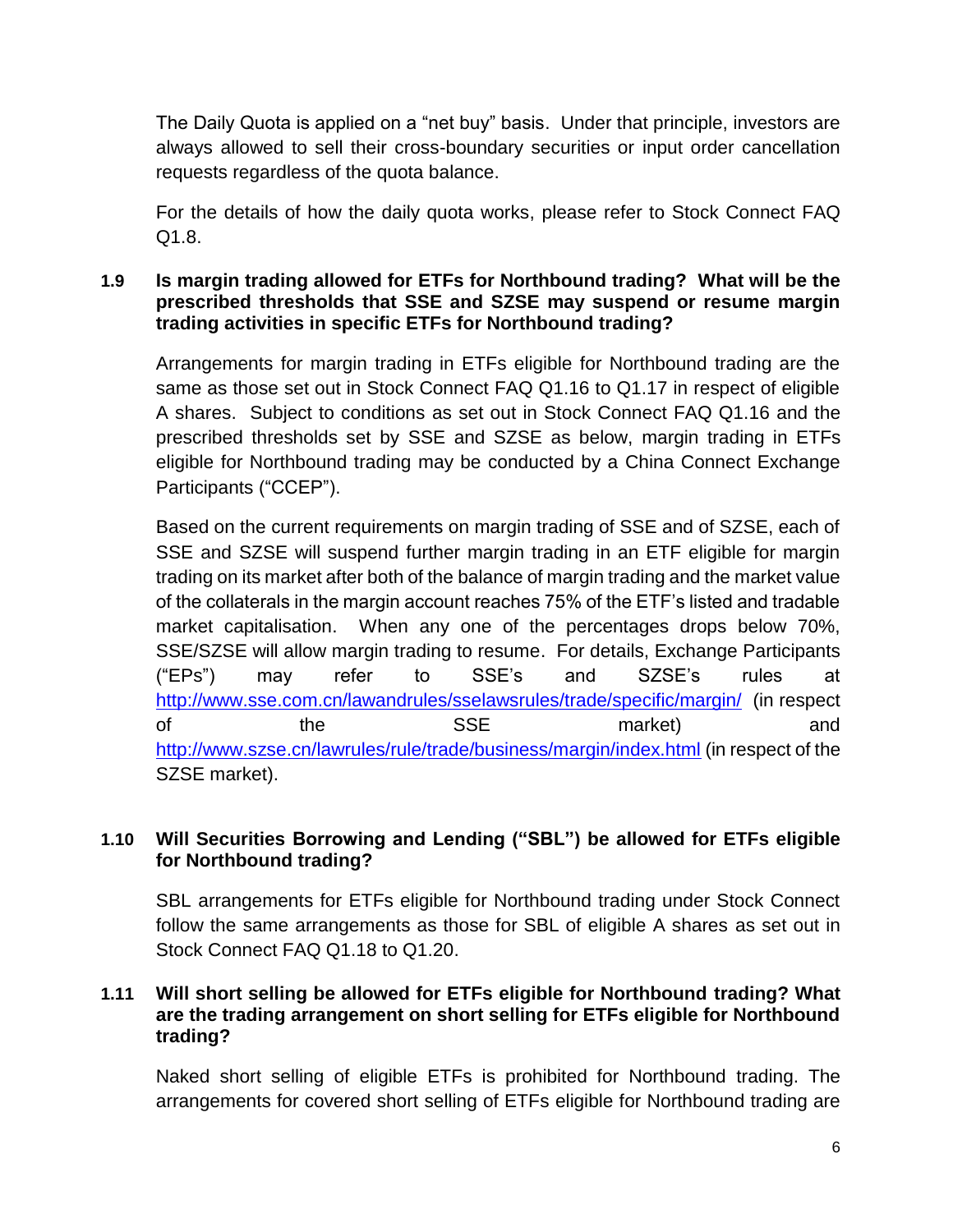the same as those set out in Stock Connect FAQ Q1.21 in respect of eligible A shares. EPs are reminded of the prescribed thresholds set by SSE and SZSE as below.

Based on the current requirements on short-selling of SSE and of SZSE, each of SSE and SZSE may, with proper announcement to the market, suspend the short selling activities in an ETF listed on its market when the total open short positions (融券余量) in that ETF reaches 75% of the ETFs' listed and tradable shares (上市可 流通量) and resume short selling activities when the ETF's total open short position drops below 70%. For details, EPs may refer to SSE's and SZSE's rules at <http://www.sse.com.cn/lawandrules/sselawsrules/trade/specific/margin/>(in respect of the SSE market) and <http://www.szse.cn/lawrules/rule/trade/business/margin/index.html> (in respect of the SZSE market).

When SEHK is notified by SSE or SZSE that such suspension and/or resumption involves an ETF in the SSE Market or SZSE market, as the case may be, such information will be published on the HKEX website, and short selling in the relevant Short Selling Security will be suspended and/or resumed for Northbound trading accordingly. CCEPs are advised to check the HKEX website<sup>9</sup> at 9 am in the morning to obtain the updated List of Eligible SSE Securities for Short Selling and the List of Eligible SZSE Securities for Short Selling.

# **1.12 Where can investors find the fund size of each ETF eligible for Northbound trading eligible for short selling?**

The fund size of the each SSE-listed ETF can be found on the SSE website. For instance, the fund size of China AMC SSE 50 ETF (Stock Code: 510050) can be found the contract of the contract of the contract of the contract of the contract of the contract of the contract of the contract of the contract of the contract of the contract of the contract of the contract of the cont

[http://www.sse.com.cn/assortment/fund/list/etfinfo/scale/index.shtml?FUNDID=510](http://www.sse.com.cn/assortment/fund/list/etfinfo/scale/index.shtml?FUNDID=510050) [050](http://www.sse.com.cn/assortment/fund/list/etfinfo/scale/index.shtml?FUNDID=510050) (only Chinese version is available).

The fund size of the each SZSE-listed ETF can be found on the SZSE website. For instance, the fund size of CHINAAMC HSI ETF (Stock Code: 159920) can be found on [http://www.szse.cn/English/siteMarketData/siteMarketDatas/funds/.](http://www.szse.cn/English/siteMarketData/siteMarketDatas/funds/)

#### **1.13 Will EPs need to sign a separate client agreement with their clients who want to participate in Northbound trading of ETFs?**

Same as trading A shares under Stock Connect, for those clients who want to trade ETFs in Northbound trading, EPs should review their client agreement to ensure it

 $\overline{a}$ *<sup>9</sup> https://www.hkex.com.hk/Mutual-Market/Stock-Connect/Eligible-Stocks/View-All-Eligible-Securities?sc\_lang=en*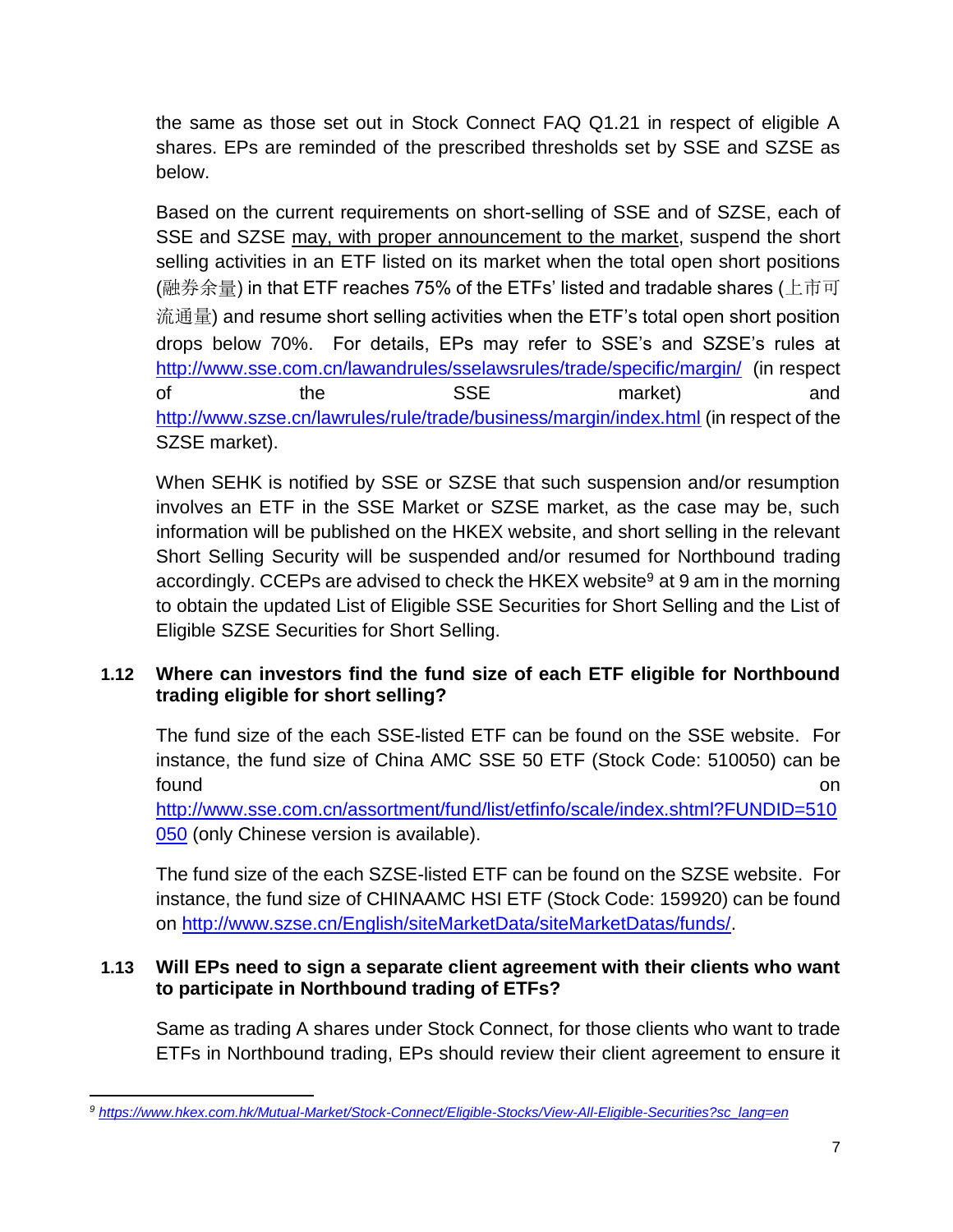sufficiently covers the trading of ETFs eligible for Northbound trading including the risks involved.

Investors should consult their brokers on the detailed arrangements of participating in the trading of ETFs eligible for Northbound trading, including whether they are required to sign a separate client agreement and whether they need to open a separate account for trading China Connect Securities, in addition to the one for trading Hong Kong securities.

# <span id="page-7-0"></span>**1.14 What will the trading hours for trading SSE-listed and SZSE-listed ETFs under Stock Connect be?**

The trading hours of each trading session for A shares and ETF for Northbound trading are stated in the following table. There will be no Closing Call Auction for Northbound trading of SSE-listed ETFs. SZSE-listed ETFs and A shares listed on SZSE will nonetheless still have a Closing Call Auction session.

| <b>Trading</b><br><b>Hours</b> | <b>Northbound Trading</b><br>of A Shares<br>(SSE/SZSE) | <b>Northbound</b><br><b>Trading of ETFs</b><br>(SSE) | <b>Northbound</b><br><b>Trading of ETFs</b><br>(SZSE) |  |
|--------------------------------|--------------------------------------------------------|------------------------------------------------------|-------------------------------------------------------|--|
| $09:15 - 09:25$                | <b>Opening Call Auction</b>                            |                                                      |                                                       |  |
| $09:30 - 11:30$                | Continuous Auction (Morning)                           |                                                      |                                                       |  |
| $13:00 - 14:57$                | <b>Continuous Auction</b><br>(Afternoon)               | Continuous Auction<br>(Afternoon)                    | Continuous Auction<br>(Afternoon)                     |  |
|                                | 14:57 - 15:00 Closing Call Auction                     |                                                      | <b>Closing Call Auction</b>                           |  |

#### **1.15 Apart from trading hours, what will be the key differences on the Northbound trading arrangements between trading eligible A shares and eligible ETFs under Stock Connect?**

Most trading arrangements, such as the lot size, allowed order type, quantity limit, and the arrangements on order cancellation, order amendment, assignment of Broker-to-Client Assigned Number ("BCAN"), short selling and pre-trade checking, will follow the practices in Northbound trading of A shares under Stock Connect.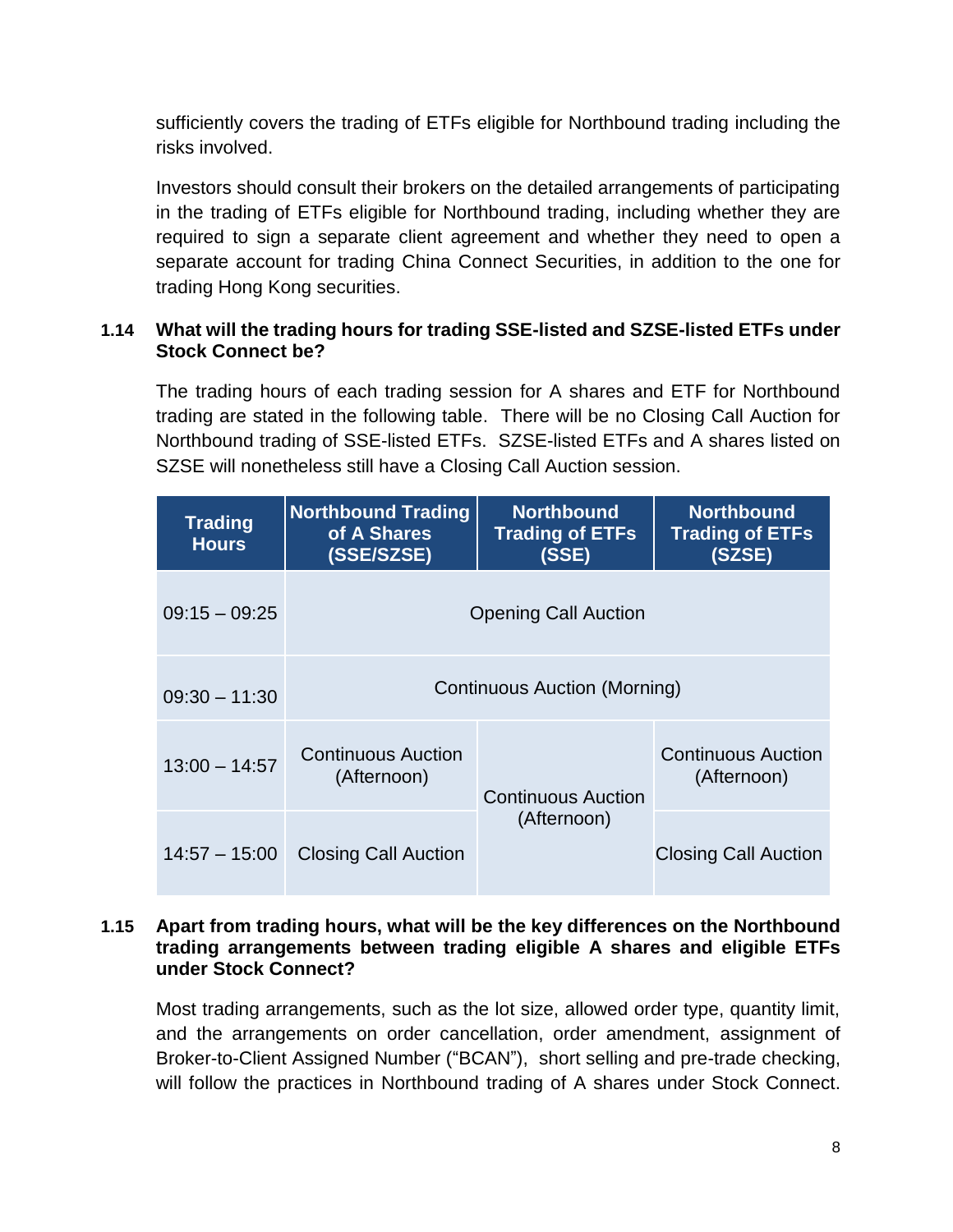The following features are further highlighted as some notable differences which would apply to Northbound trading of ETFs only:

- ETF spread: RMB0.001 (vs A shares spread: RMB0.01)
- Daily price limit: ±10% (and ±20% for some ETFs specified by [SSE](http://www.sse.com.cn/assortment/fund/list/) and [SZSE\)](http://fund.szse.cn/marketdata/range/index.html) based on the previous closing price (vs for SSE Main Board and SZSE Main Board: ±10% (and ±5% for ST and \*ST stocks); SSE's STAR Market and SZSE ChiNext Market: ±20% for all stocks)
- Dynamic price limit imposed by SSE/SZSE will not be applied (vs  $\pm$ 2% for A shares listed on SSE STAR Market and SZSE ChiNext Market)
- No Closing Call Auction session for SSE-listed ETFs (please refer to [Q1.14](#page-7-0) for details)
- Different fees and levies applied to ETFs (please refer to Q4.1 for details).

#### **1.16 Will the 24-spread rule and 9 times restriction currently imposed on the quotation of orders on SEHK-listed securities be similarly applicable to orders for SSE-listed and SZSE-listed ETFs?**

The 24-spread rule and 9 times restriction currently imposed on the quotation of orders on SEHK-listed securities will NOT be applicable to SSE-listed and SZSElisted ETFs orders. However, ETFs traded on the SSE/SZSE will be subject to a price limit based on their previous closing price, including a  $\pm 10\%$  price limit for ETFs traded in SSE/SZSE  $(\pm 20\%$  for some ETFs as specified by SSE  $10$ /SZSE  $11$ ). Northbound trading of eligible ETFs follows the same rule. Please note that dynamic price limit imposed by SSE/SZSE will not be applied. To prevent mischievous behavior towards the use of the Northbound quota, SEHK has put in place a dynamic price checking for buy orders, which will also apply to eligible ETFs (please refer to Stock Connect FAQ Q1.12 for details).

 $\overline{a}$ 

*<sup>10</sup> <http://www.sse.com.cn/assortment/fund/list/>*

*<sup>11</sup> <http://fund.szse.cn/marketdata/range/index.html>*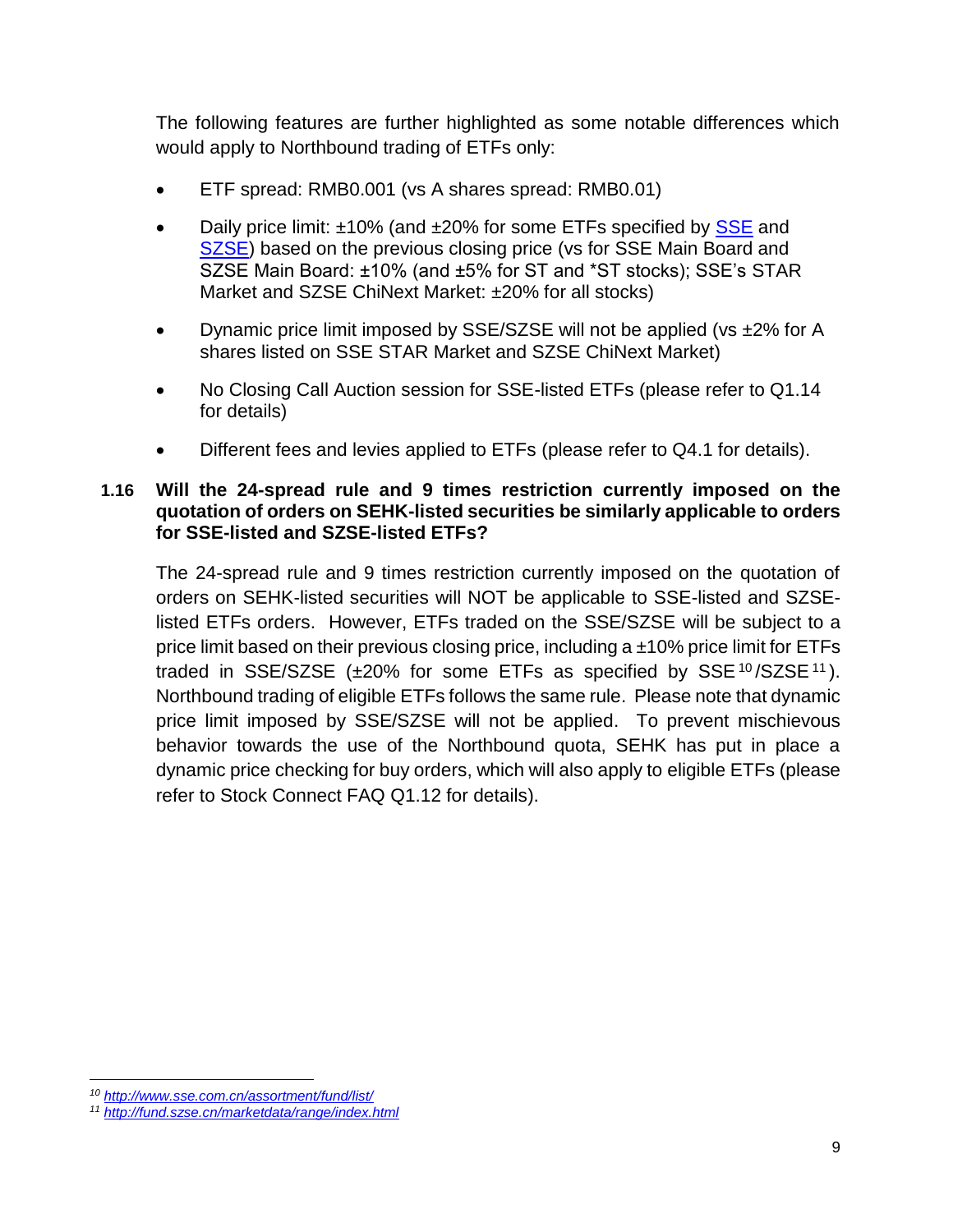# **Part 2: CLEARING AND SETTLEMENT**

#### **2.1 Will the clearing arrangement and settlement cycle for ETFs eligible for Northbound trading be different from that for A shares under Stock Connect?**

Northbound trading of eligible SSE-listed and SZSE-listed ETFs follow the same clearing arrangement and the same settlement cycles of Shanghai and Shenzhen securities markets respectively, where securities positions of ETFs will be settled on T-day, and money positions of ETFs will be settled on T+1 day. Please note while trading of SSE-listed and SZSE-listed ETFs will follow the SSE and SZSE 6-digit stock code, unlike A shares where their CCASS stock codes bear the same last digits as their SSE and SZSE stock codes, each eligible ETF will be assigned with a 5-digit CCASS stock code in sequential order from a stock code range. For detailed arrangement of CCASS Stock Codes for ETFs for Northbound trading, please refer to [Q5.3.](#page-16-0)

#### **2.2 Will Hong Kong and overseas investors be able to exercise voting rights in respect of the ETFs eligible for Northbound trading held on their behalf through HKSCC?**

Hong Kong and overseas investors may cast their votes by providing instructions to HKSCC through their China Connect Clearing Participants ("CCCPs").

HKSCC will inform CCASS Participants of the number of proposed resolutions. CCASS Participants who have the relevant holdings in their accounts (for themselves or as agents for the underlying investors) as at the record date may provide HKSCC with instructions on how to cast their votes via CCASS's existing voting functions.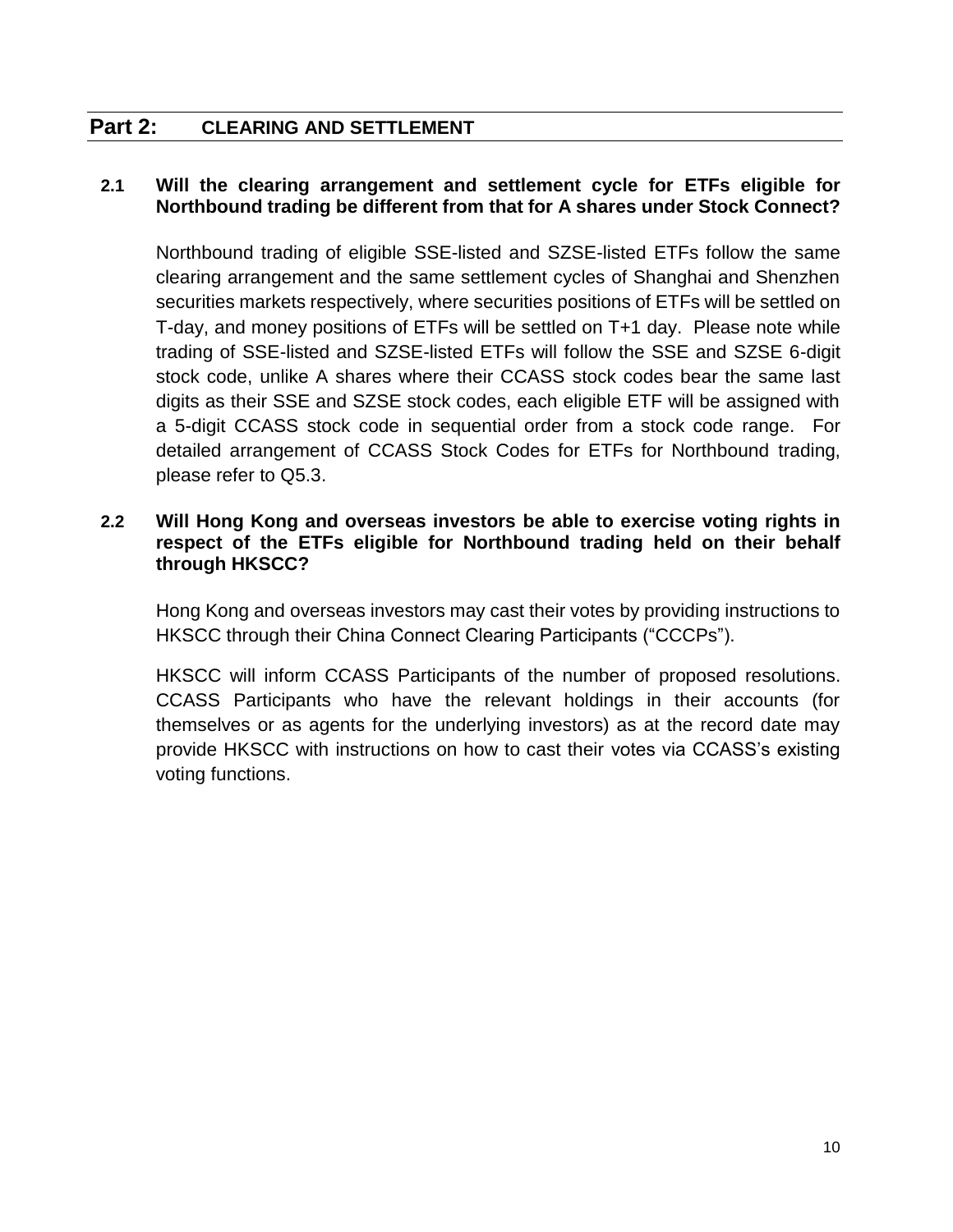#### **Part 3: RISK MANAGEMENT**

 $\overline{a}$ 

#### **3.1 What are the Mainland Settlement Deposit ("MSTD") and Mainland Security Deposit ("MSCD") requirements for ETF trades in China Connect Market?**

Existing MSTD and MSCD requirements will be applicable for ETF trades in China Connect Market. For details, please refer to Stock Connect FAQ Q3.1 or visit HKEX website<sup>12</sup>.

*<sup>12</sup> [https://www.hkex.com.hk/Services/Clearing/Securities/Risk-Management/Risk-Management-of-CNS-Trades-in-China-](https://www.hkex.com.hk/Services/Clearing/Securities/Risk-Management/Risk-Management-of-CNS-Trades-in-China-Connect-Market?sc_lang=en)[Connect-Market?sc\\_lang=en](https://www.hkex.com.hk/Services/Clearing/Securities/Risk-Management/Risk-Management-of-CNS-Trades-in-China-Connect-Market?sc_lang=en)*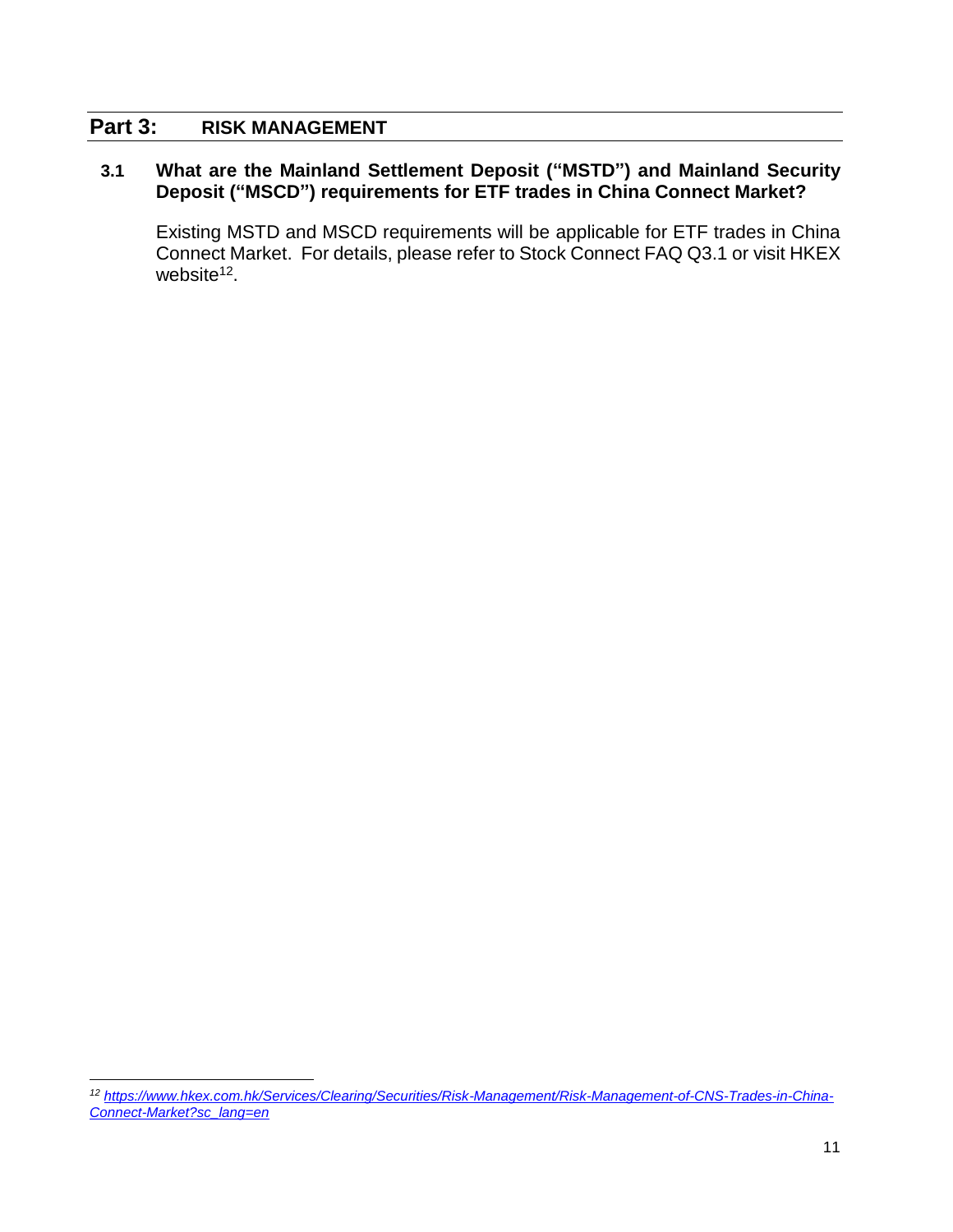# **Part 4: FEE AND OTHER TRANSACTION COSTS**

#### **4.1 What will be the fees and taxes applicable to the trading and clearing of ETFs for Northbound trading?**

| <b>Items</b>                                        | <b>Rates for ETFs</b>                                                                     | <b>CCASS</b><br><b>Money</b><br><b>Ledger</b><br><b>Transaction</b><br>code | <b>Charged by</b> |
|-----------------------------------------------------|-------------------------------------------------------------------------------------------|-----------------------------------------------------------------------------|-------------------|
| <b>Handling Fee</b><br>(經手費)                        | $0.004\%$ of the<br>consideration of a<br>transaction per side                            | Y3                                                                          | Exchanges         |
| <b>Securities</b><br><b>Management Fee</b><br>(證管費) | Waived                                                                                    | Y <sub>4</sub>                                                              | <b>CSRC</b>       |
| <b>Transfer Fee</b><br>(過戶費)                        | Waived                                                                                    | Y <sub>5</sub>                                                              | ChinaClear        |
|                                                     | $0.002\%$ of the<br>consideration of a<br>transaction per side                            | <b>Y6</b>                                                                   | <b>HKSCC</b>      |
| Portfolio Fee<br>(組合費)                              | Accrued daily at fixed<br>cumulative % per<br>annum on the total daily<br>portfolio value | <b>FE</b>                                                                   | <b>HKSCC</b>      |

Note:

- (1) Effective 1 Jan 2020, the SFC investor compensation regime has been expanded to cover Northbound trading through the China Connect Service. The collection of Investor Compensation Levy is currently suspended and its reinstatement (if needed) will take effect upon announcement by the SFC.
- (2) The Portfolio Fee will be collected in HKD and other fees and levies will be collected in RMB. For details on Portfolio Fee, please refer to HKEX website<sup>13</sup>.

 $\overline{a}$ *<sup>13</sup> [https://www.hkex.com.hk/Services/Rules-and-Forms-and-Fees/Fees/Securities-\(Stock-Connect\)/Clearing-and-](https://www.hkex.com.hk/Services/Rules-and-Forms-and-Fees/Fees/Securities-(Stock-Connect)/Clearing-and-Settlement?sc_lang=en)[Settlement?sc\\_lang=en](https://www.hkex.com.hk/Services/Rules-and-Forms-and-Fees/Fees/Securities-(Stock-Connect)/Clearing-and-Settlement?sc_lang=en)*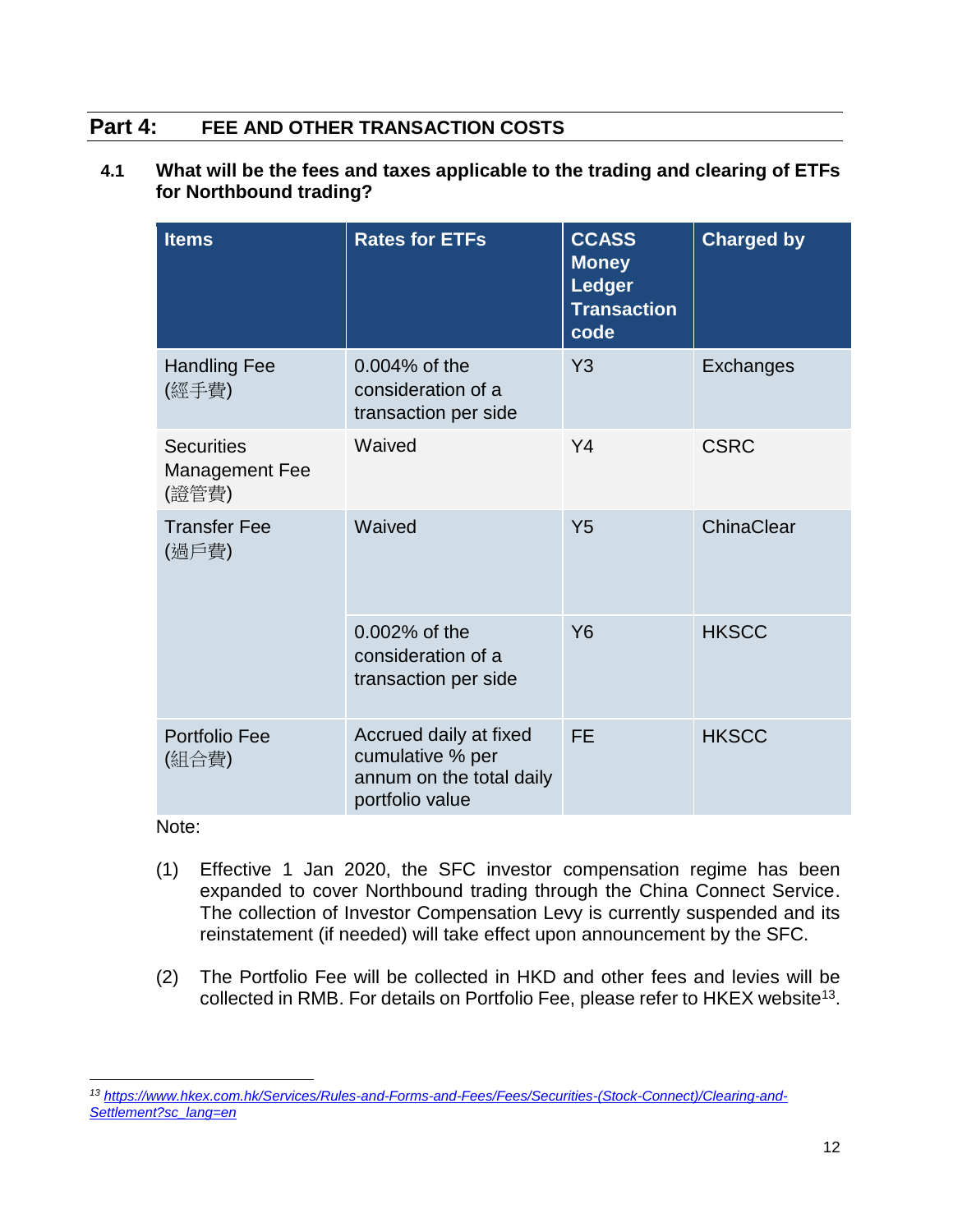- (3) For CCASS money ledger transaction types of above items, please refer to the table above.
- (4) The Handling Fee and Transfer Fee listed above are charged on the consideration of the relevant transaction on a per side basis. Note that they are applicable only to the side of the transaction from Hong Kong.
- (5) Other Northbound trading related fees and charges imposed by HKSCC on A shares will continue to apply to ETFs.
- (6) Stamp Duty for trading SSE-listed and SZSE-listed ETFs (CCASS money ledger transaction code: Y2) will be specified by relevant Mainland authorities.

#### **4.2 How will the fees and taxes be calculated?**

The following illustrates the calculation of the relevant fees and taxes using Northbound trading and Clearing to trade ETFs under Shanghai Connect as an example:

On T day, a Clearing Participant has to clear a Northbound Trade for a Hong Kong or overseas investor with details as follows: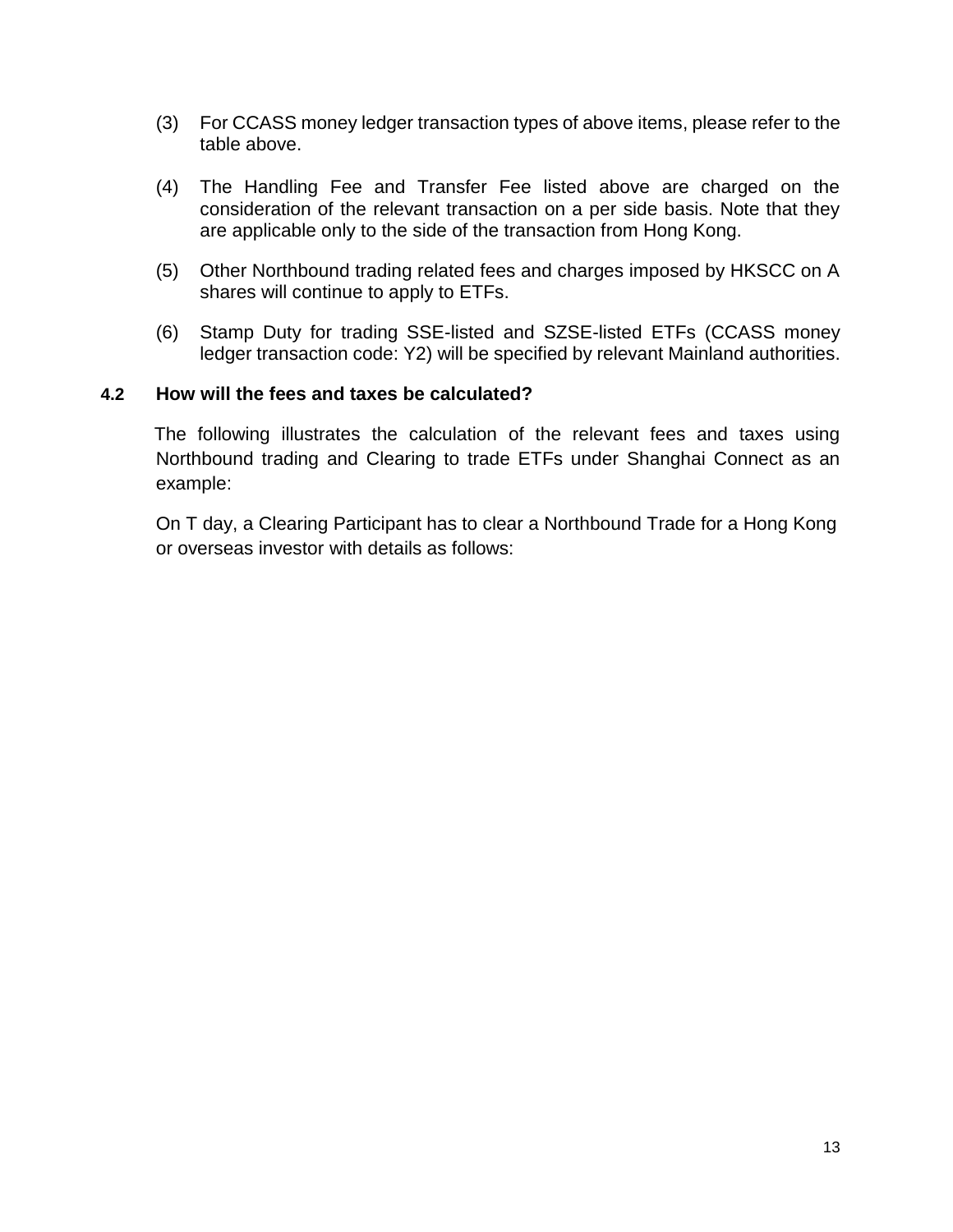| <b>Fee Type</b>                                                  | <b>Description</b>                                                                              | <b>Formula</b>                    | Amount * |
|------------------------------------------------------------------|-------------------------------------------------------------------------------------------------|-----------------------------------|----------|
| <b>Handling Fee</b><br>(經手費)                                     | 0.004%<br><b>of</b><br>the<br>consideration per side                                            | 300 X ¥ 10 X 0.004%<br>$=$ ¥ 0.12 | 40.12    |
| <b>Securities</b><br>Management<br>Fee<br>(證管費)                  | Waived                                                                                          | N/A                               | $*0$     |
| Transfer<br>(過戶費)                                                | Fee Waived (by ChinaClear)                                                                      | N/A                               | $*0$     |
|                                                                  | of<br>$0.002\%$<br>the<br>consideration<br><b>of</b><br>a<br>transaction per side (by<br>HKSCC) | 300 X ¥ 10 X 0.002%<br>$=$ ¥ 0.06 | ¥0.06    |
| <b>Stamp Duty</b><br>(交易印花稅)                                     | Waived                                                                                          | N/A                               | $*0$     |
| Total transaction cost (excluding portfolio fee) for a Hong Kong | ¥ 0.18                                                                                          |                                   |          |

Trade Quantity: 300 units Trade Price: ¥ 10 per unit

**or overseas investor**

Note: Stamp Duty for trading SSE-listed and SZSE-listed ETFs (CCASS money ledger transaction code: Y2) will be specified by relevant Mainland authorities.

#### **4.3 Will Hong Kong and overseas investors be required to pay stamp duty on their transactions in ETFs eligible for Northbound trading?**

It is currently envisaged Hong Kong and overseas investors are not required to pay stamp duty arising from the transactions of SSE-listed and SZSE-listed ETFs for Northbound trading under Stock Connect, subject to final confirmation from /clarification with the relevant authorities.

#### **4.4 Are the existing CCASS fees applicable to ETFs eligible for Northbound trading?**

The Portfolio Fee, calculated based on the daily stock portfolio value of Connect Securities held by individual CCASS Participants as a single portfolio, will be applied to both ETFs and A shares eligible for Northbound trading.

Daily Portfolio Fee = [Closing price of China Connect Securities of the day x number of shares/units] converted into Hong Kong Dollar Equivalent x tier rate of each applicable tier /365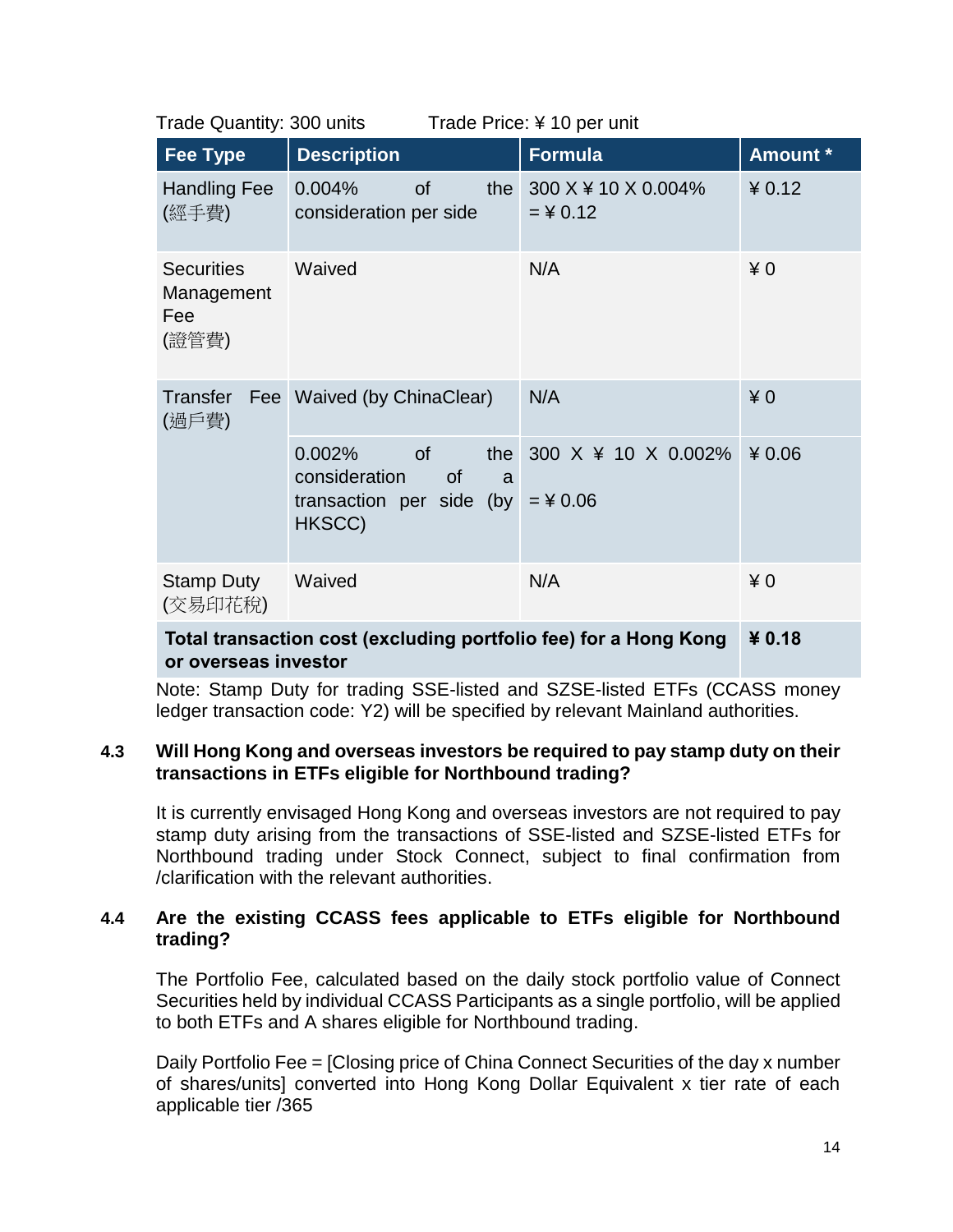For further details on Portfolio Fee, please refer to Stock Connect FAQ Q5.6 and HKEX website<sup>14</sup>.

 $\overline{a}$ *<sup>14</sup> [https://www.hkex.com.hk/Services/Rules-and-Forms-and-Fees/Fees/Securities-\(Stock-Connect\)/Clearing-and-](https://www.hkex.com.hk/Services/Rules-and-Forms-and-Fees/Fees/Securities-(Stock-Connect)/Clearing-and-Settlement?sc_lang=en)[Settlement?sc\\_lang=en](https://www.hkex.com.hk/Services/Rules-and-Forms-and-Fees/Fees/Securities-(Stock-Connect)/Clearing-and-Settlement?sc_lang=en)*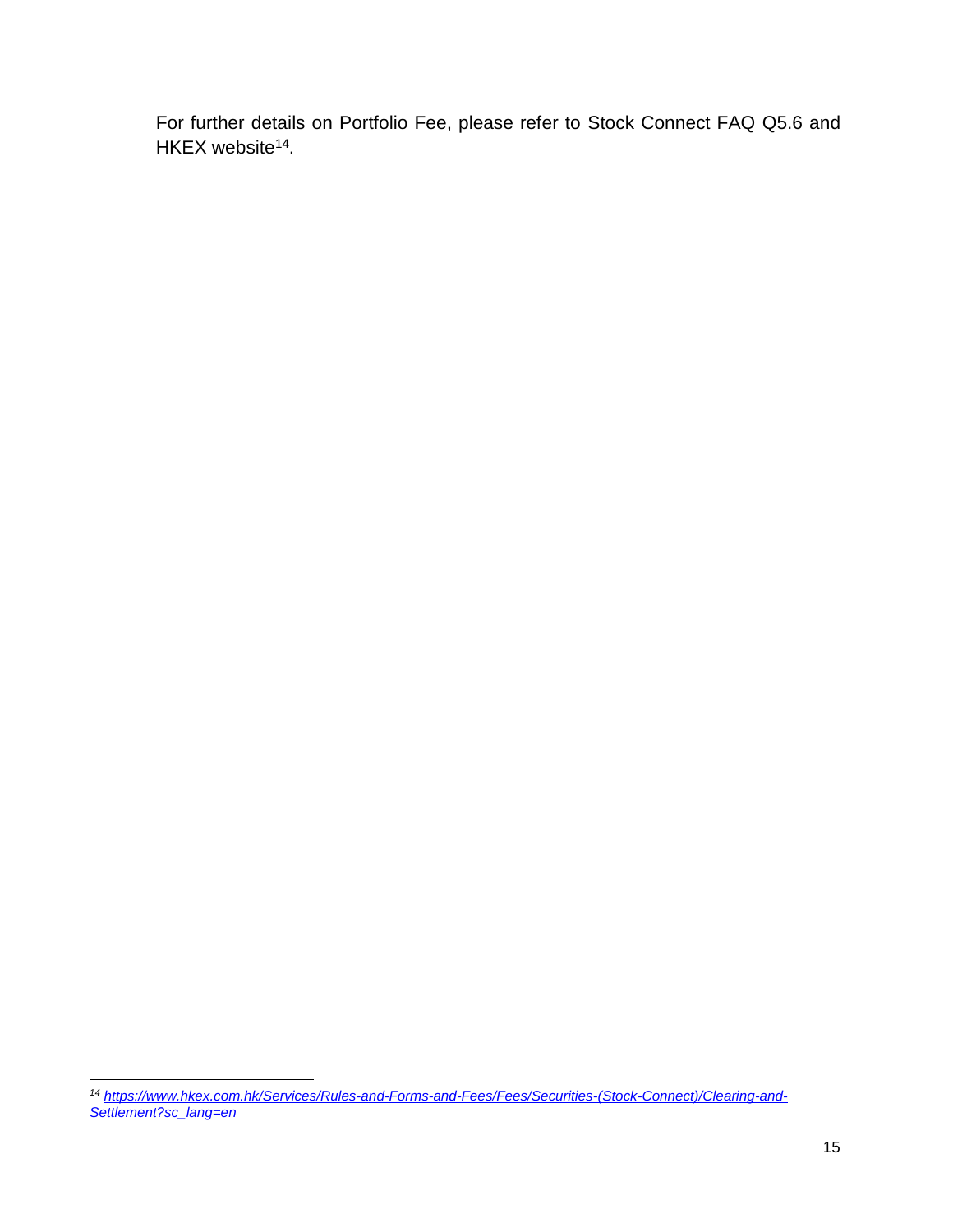# **Part 5: IT**

#### **5.1 Will Orion Central Gateway ("OCG") support the trading of SSE-listed ETFs through Shanghai Connect and SZSE-listed ETFs through Shenzhen Connect? Can EPs use the China Connect Central Gateway ("CCCG") session for trading eligible A shares to trade ETFs eligible for Northbound trading?**

Yes. HKEX developed a system, China Connect Central Gateway ("CCCG"), based on Orion Central Gateway ("OCG") model to support Shanghai Connect and Shenzhen Connect in OCG protocols and provide a consistent interface to EPs.

EPs can trade ETFs eligible for Northbound trading using the same central gateway session that they used in trading eligible A shares. Orders for ETFs will also be routed via Orion Trading Platform – China Stock Connect ("OTP-CSC") to SSE/SZSE for auto-matching. Those who are new to Shanghai and Shenzhen Connect and want to participate will need to subscribe a CCCG session connecting to the OTP-CSC and become a CCEP.

For the relevant arrangements of CCCG and OCG, please refer to Stock Connect FAQ Q6.5 and Q6.6.

#### **5.2 Will Orion Market Data Platform – China Connect (Securities) ("OMD-CC") provide market data of ETFs eligible for Northbound trading?**

HKEX Orion Market Data Platform – China Connect (Securities) ("OMD-CC") will provide free 1-depth market data of China Connect Securities, including eligible A shares and eligible ETFs.

For the relevant arrangements for A shares, please refer to Stock Connect FAQ Q6.3.

For SSE market data, EPs can also subscribe real-time SSE market data via licensed information vendors. A list of which is available on the website<sup>15</sup> of China Investment Information Services Limited. EPs can also access real-time market data through internet. The list of licensed vendor for market data is published on the website<sup>16</sup> of SSE Infonet Ltd., Co. which is the information business arm of SSE.

Likewise, for SZSE market data, EPs can also subscribe real-time SZSE market data via licensed information vendors and a list of licensed information vendors is available on the website<sup>17</sup> of Shenzhen Securities Information Co. Ltd., an exclusive agent of SZSE for local and overseas market data businesses.

 $\overline{a}$ *<sup>15</sup> <https://www.ciis.com.hk/hongkong/en/productsandservices/whatdoweprovide/index.shtml>*

*<sup>16</sup> <https://ic.sseinfo.com/business/permitList/level1>*

*<sup>17</sup> <http://www.cninfo.com.cn/fwsq/hq/qsmd.htm>*